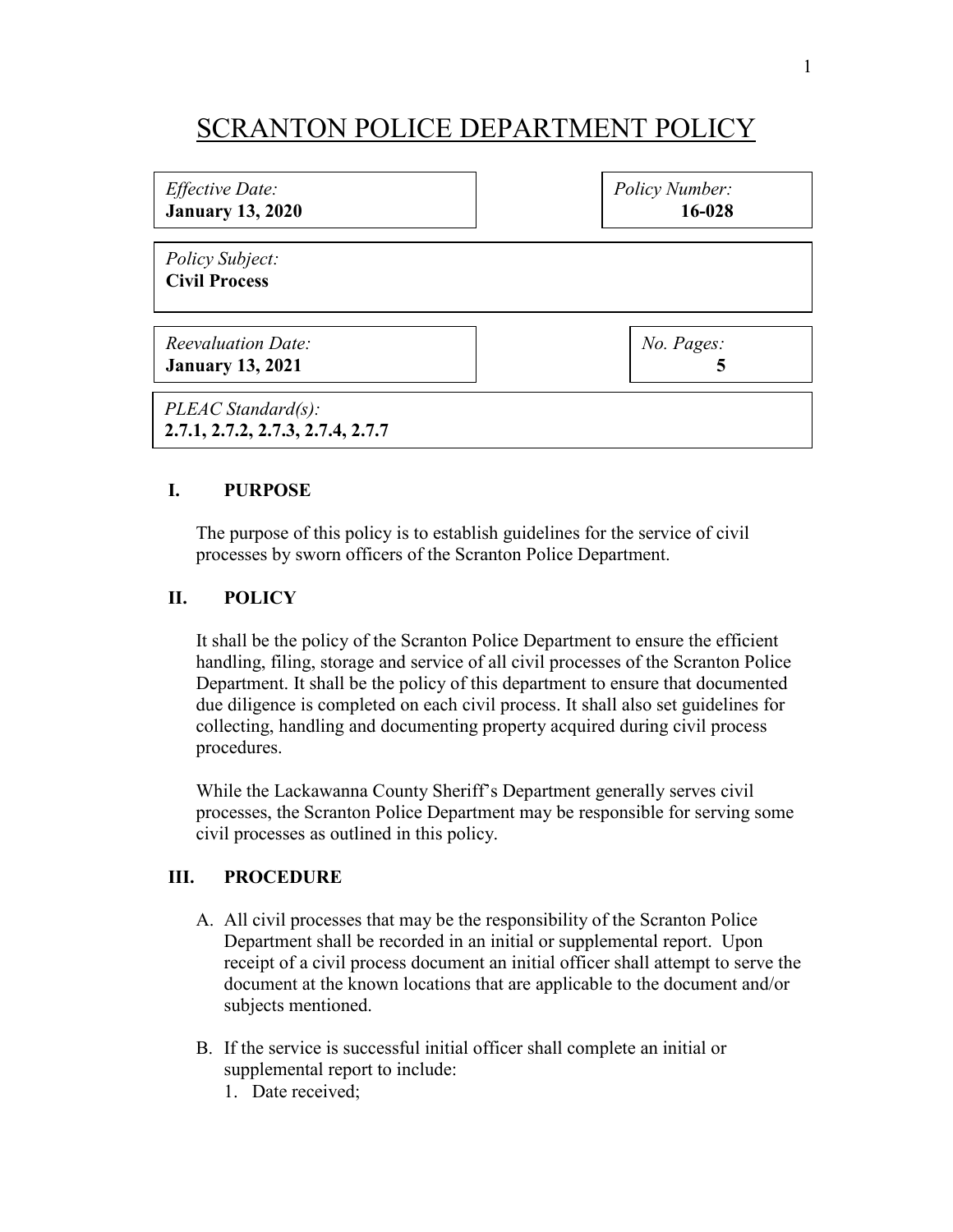- 2. Type of legal process;
- 3. Nature of document;
- 4. Source of document;
- 5. Name of plaintiff/complainant or name of defendant/respondent;
- 6. Officer assigned for service;
- 7. Date of assignment;
- 8. Court docket number or other identifying number; and
- 9. Date service is due or date of service.
- C. If service is not successful, an initial or supplemental report shall be completed indicating the attempt and including the information as directed above.
	- 1. A Warrant Service Attempt Form (SPD 08-011) shall be attached to the paperwork. Any officer serving or attempting to service the civil process shall record:
		- a. Date and time of service or attempted service;
		- b. Name of officer(s) executing/attempting service;
		- c. Name of person on whom the civil process was served/executed;
		- d. Method of service/reason for non-service; and
		- e. Address of service/attempt.
	- 2. A supervisor should be advised so that the next shift may attempt service.
	- 3. Once served, a supplement to the initial report shall be completed. The Warrant Service Attempt Form shall be forwarded to Central Records.
- D. Protection Orders
	- 1. Protection orders include:
		- a. Protection From Abuse orders (PFA)
		- b. Sexual Violence Protection orders (SVP)
		- c. Protection From Intimidation orders (PFI)
	- 2. Protection orders will be served on defendants living within City of Scranton under the following circumstances:
		- a. Emergency Protection orders issued by a Magisterial District Judge.
		- b. When requested to serve or assist in the serving of Protection orders normally handled by the Sheriff.
	- 3. Property seizures specified in Protection orders shall be conducted in accordance with rules of civil procedure, the Protection from Abuse Act, and Policy 08-019 Evidence Control. Any weapons or firearms seized in this process that are not evidence in a criminal investigation shall be turned over to the Lackawanna County Sheriff's Department as soon as possible. During the time that the items seized are in the custody of the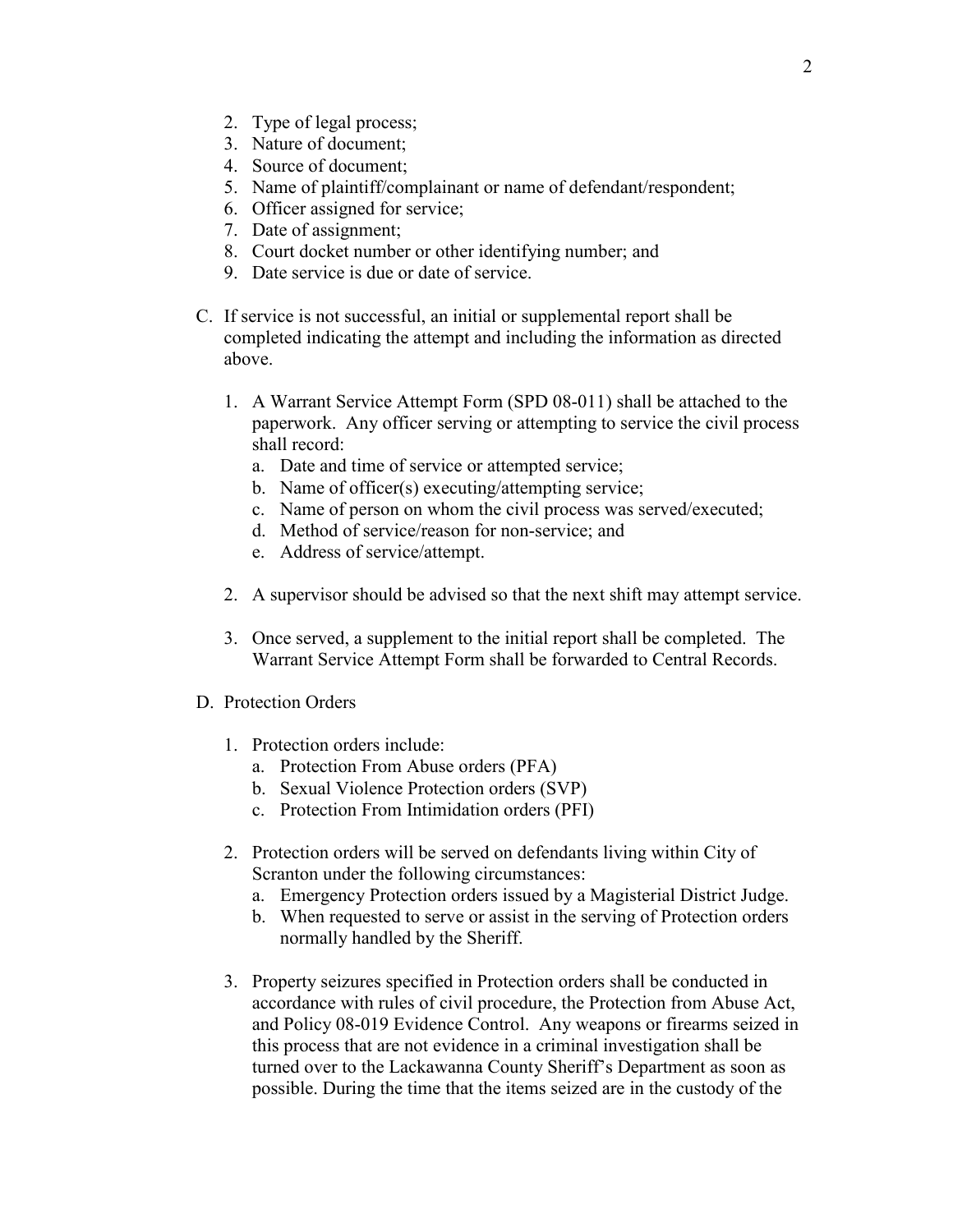Scranton Police, the items will be handled in accordance with Policy 08- 019 Evidence Control.

- E. Child Custody Order
	- 1. The Scranton Police Department will generally not serve child custody orders.
		- a. Enforcement of child custody orders will generally be reserved to the arrest of persons actively attempting to remove a child from the custody of the court appointed custodian.
		- b. Charges to be filed, if any, are at the discretion of the arresting officer following consultation with the District Attorney's Office whenever possible.
	- 2. Uniform Child Custody Jurisdiction and Enforcement Act (Domestic Relations, 23. Pa.C.S. Sections 5451-5456)
		- a. In child custody proceedings a court may issue a warrant directing any law enforcement officer to take physical custody of a child who is deemed to be:
			- 1) In imminent physical harm, or
			- 2) Likely to be removed from the Commonwealth.
		- b. In these cases, the warrant must:
			- 1) Recite the facts upon which the warrant is based.
			- 2) Direct law enforcement to take physical custody of the child immediately.
			- 3) Provide for the placement of the child pending final relief.
		- c. The warrant in these cases may authorize law enforcement officers to enter a property to take physical custody of the child and/or make forcible entry.
		- d. Officers shall enforce the provisions of any such valid warrant issued by the court, serve the respondent with a copy of the petition, warrant, and order immediately after the child is taken into custody.
	- 3. In situations where an order directs the removal or recovery of clothing or other items of necessity to a child from a residence, Scranton Police Department will assist the Lackawanna County Sheriff's Department as requested unless otherwise specified in the order, in compliance with applicable law.
- F. Act No. 1995-23, Model Expedited Eviction of Drug Traffickers Act.
	- 1. Civil action by this act may be brought by the landlord, tenant organization, or Attorney General, if requested by the District Attorney.
	- 2. Any removal or eviction order issued by a court under this act shall be enforced by the person or entity bringing the action. The appropriate law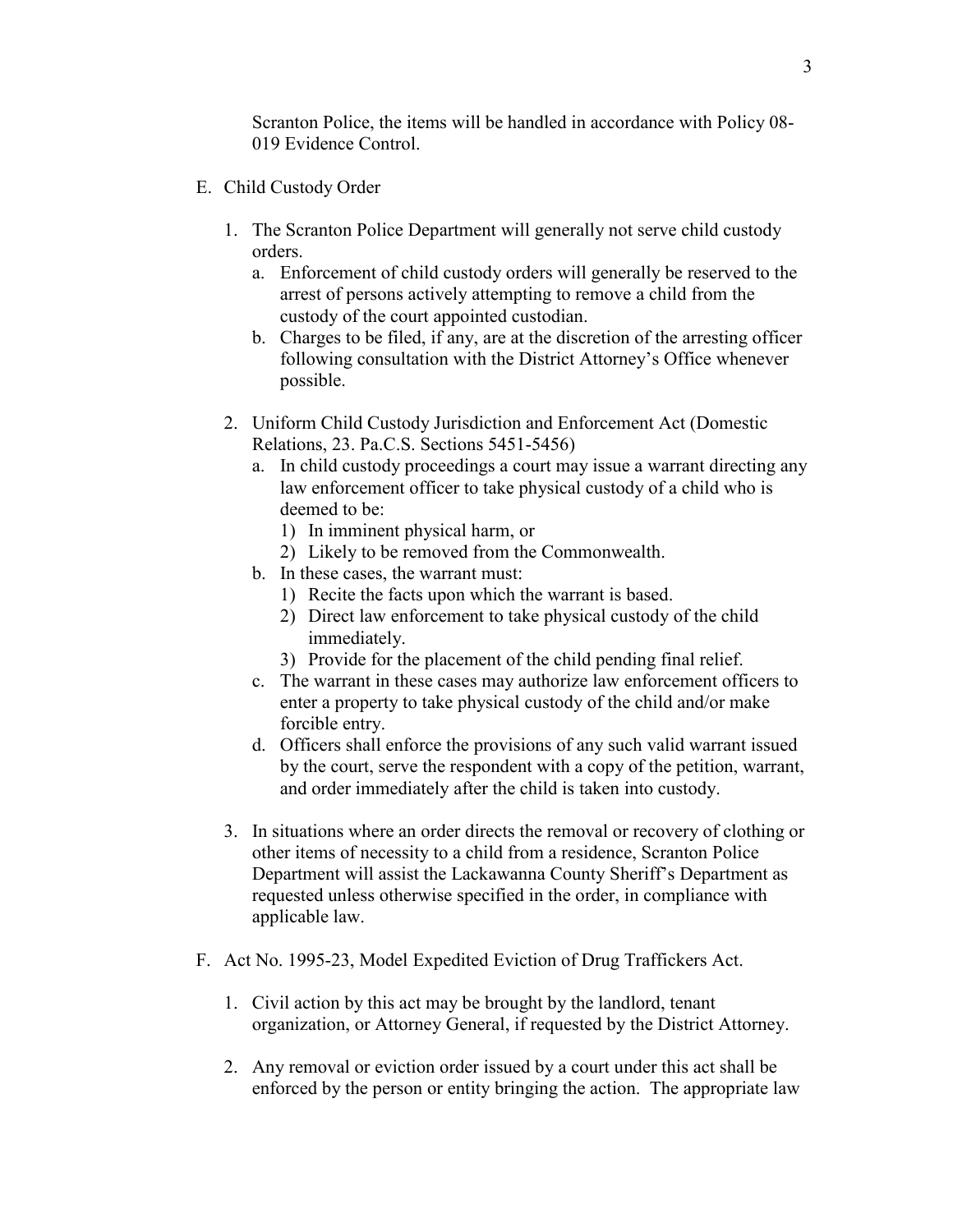enforcement agency shall upon request of the person or entity bringing the action, assume responsibility for the actual execution of the removal or eviction. It should be noted that, generally, the Lackawanna County Sheriff's Department is responsible for these types of actions. Scranton Police Department will only become involved in evictions where specified by court order or the Lackawanna County Sheriff's Department requests back-up.

- G. Controlled Substance Forfeiture Act
	- 1. Cash money seizures authorized:
		- a. Any money found pursuant to an arrest for a violation of Act 64, including manufacturing and possession with intent to deliver a controlled substance, as permitted by law;
		- b. Any money found in close proximity to a controlled substance; or
		- c. Any money found under circumstances where there is probable cause to believe that the money has been used or was intended to be used in violation of the Controlled Substance, Drug Device, and Cosmetic Act.
	- 2. Vehicles directly involved in arrests pursuant to a violation of Act 64, as permitted by law, may be seized pending consultation with the Lackawanna County District Attorney's Office regarding potential forfeiture.
	- 3. All seized items will be entered into property consistent with procedures detailed in Policy 08-019 Evidence Control.
- H. Other forfeitures/any other properties which can directly be tied to criminal activity and subject to the current forfeiture laws as defined by the Commonwealth of Pennsylvania and are subject to District Attorney approval.
- I. Service to Subpoenas
	- 1. Subpoenas may be served by police officers in person or by mail. Service by mail should only be used for individuals living a considerable distance outside the City. Certified mail may be used for bank records, phone records, etc. Telephone contact is recommended as a follow-up to ensure that mailed subpoenas have been received. Certain individuals or institutions may request that a subpoena be faxed and/or emailed, not mailed. This may be done on a case-by-case basis. The officer requesting the subpoena is ultimately responsible for ensuring the service of the subpoena via one of these avenues. If the officer elects to delegate this task to another employee, follow-up to ensure that the task is accomplished shall be the responsibility of the requesting officer.
	- 2. Procedure for Documenting Subpoena Service and Attempts